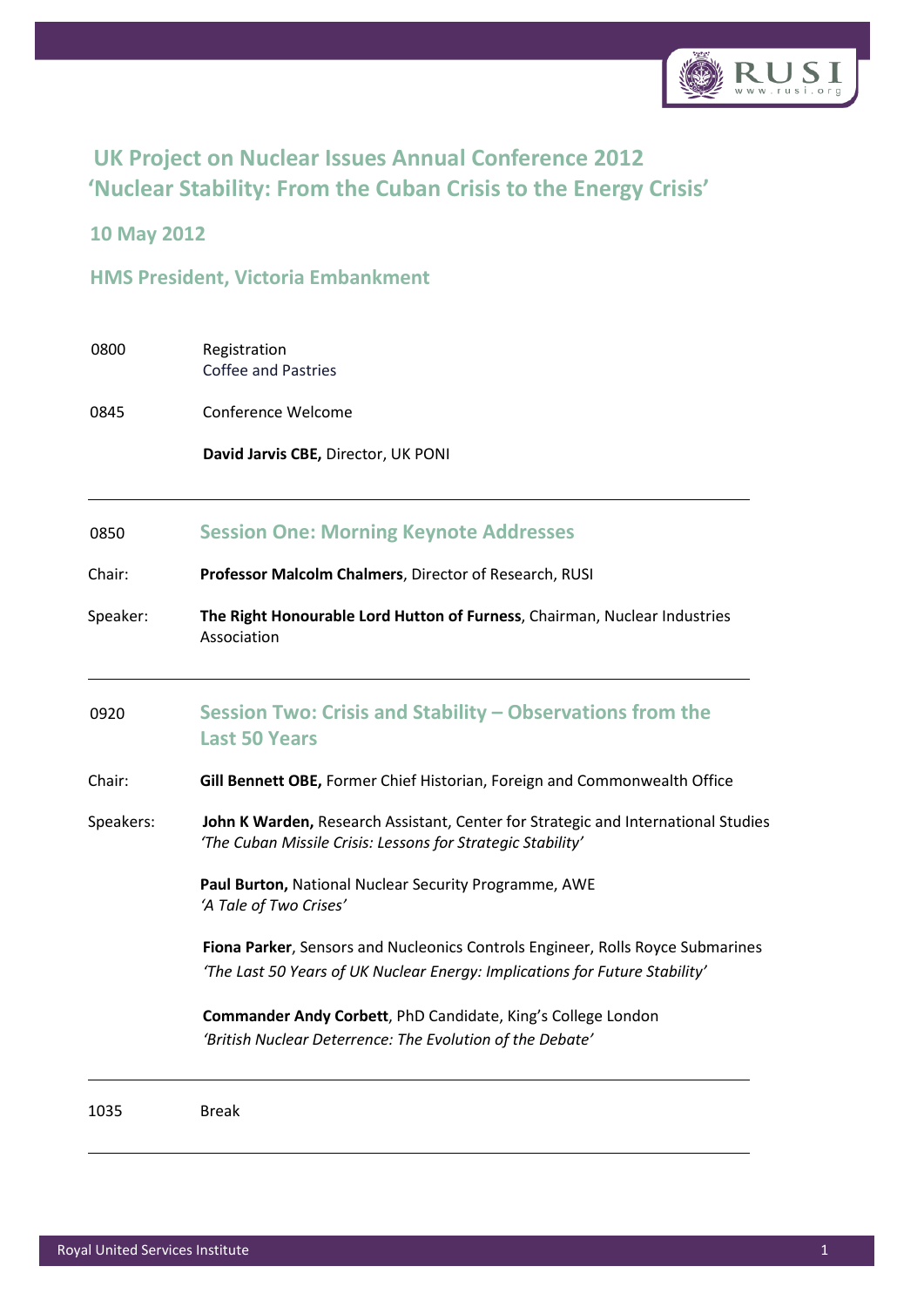

| 1055         | <b>Session Three: The Letter of Last Resort</b>                                                                                                                                                 |
|--------------|-------------------------------------------------------------------------------------------------------------------------------------------------------------------------------------------------|
| Performance: | 'The Letter of Last Resort', presented by the Tricycle Theatre                                                                                                                                  |
| Speaker:     | <b>Commodore Tim Hare (Ret), Former Director of Nuclear Policy, UK Ministry of</b><br>Defence and Consultant for 'The Letter of Last Resort'                                                    |
| 1210         | Lunch                                                                                                                                                                                           |
| 1255         | <b>Session Four: Nuclear Energy and Non-Proliferation</b>                                                                                                                                       |
| Chair:       | Dr Paul Hollinshead, Director of Science and Innovation, Department of<br><b>Energy and Climate Change</b>                                                                                      |
| Speakers:    | Dr Stephen Ashley, Research Associate, University of Cambridge<br>'Proliferation Resistance of Thorium-Uranium Fuelled Nuclear Reactors'                                                        |
|              | Eben Harrell, Managing the Atom Project, Harvard Kennedy School<br>'Consolidating Fissile Material: Next Steps to Prevent Nuclear Terrorism'                                                    |
|              | Matthew Gill, PhD Candidate, University of Manchester<br>'Proliferation Resistance of Fast Reactor Fuel Cycles Using the UK's Plutonium<br>Stockpile'                                           |
|              | Otso Iho, MA Student, King's College London<br>'The Nuclear Future of the Korean Peninsula'                                                                                                     |
| 1425         | <b>Session Five: Flashpoints - Threats to Stability</b>                                                                                                                                         |
| Chair:       | твс                                                                                                                                                                                             |
| Speakers:    | Alex Bollfrass, MA Student, Princeton University<br>'Crisis Stability of an Iranian Virtual Nuclear Arsenal'                                                                                    |
|              | Salma Shaheen, PhD Candidate, King's College London<br>'Tactical Nuclear Weapons in South Asia: A Factor of Stability or Instability?'                                                          |
|              | Jake Thompson, Core Thermal Performance, Rolls-Royce Submarines<br>'The Growth of an Indian Nuclear Navy'                                                                                       |
|              | <b>Heather Williams, Research Associate, Centre for Science and Security Studies</b><br>'The Petulant Child in the Geopolitical Sandbox: North Korea's Cycle of<br>Provocation and Negotiation' |